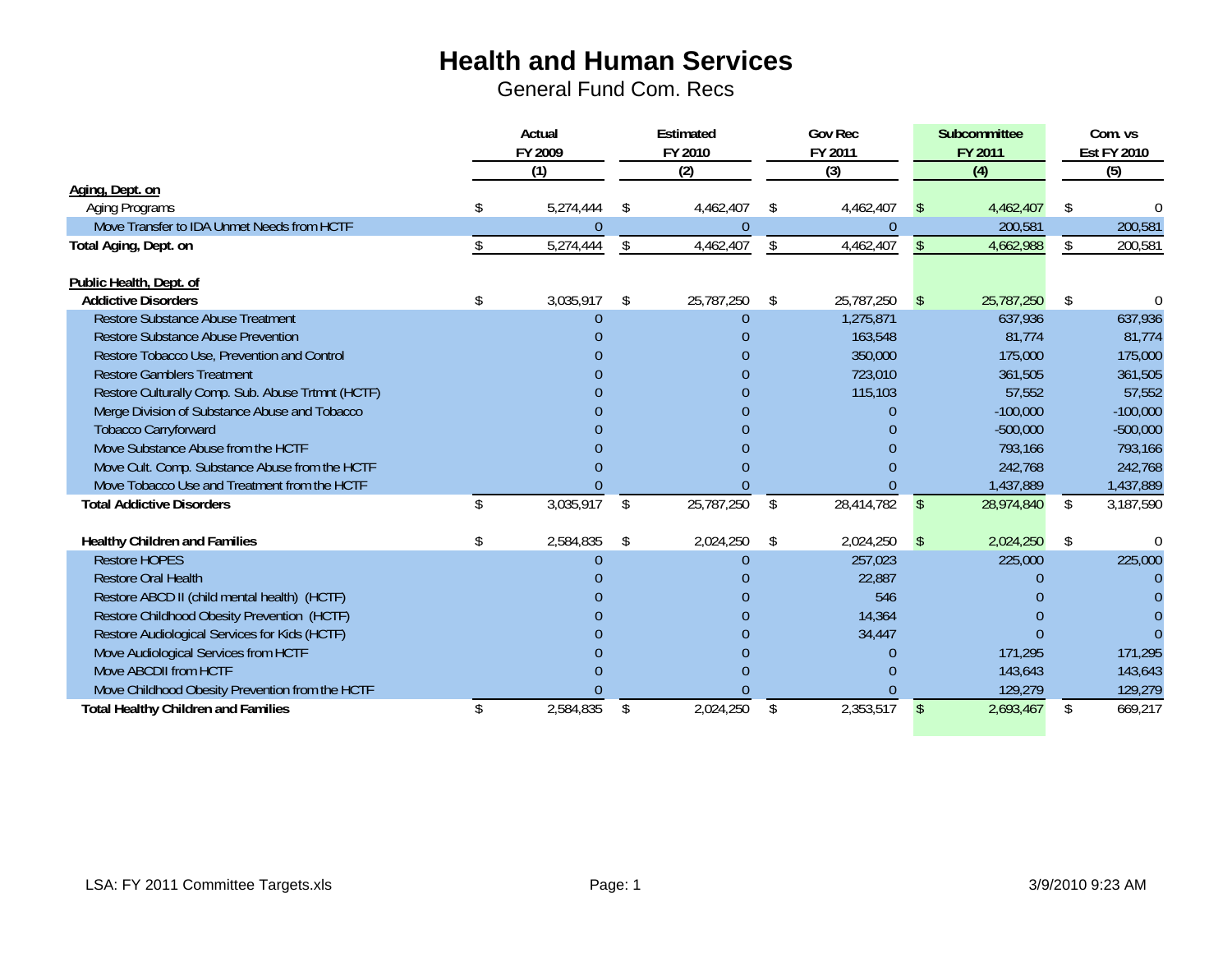|                                                             | Actual         |                             |                | Estimated      |                | <b>Gov Rec</b>            |              | Subcommittee                | Com. vs                   |
|-------------------------------------------------------------|----------------|-----------------------------|----------------|----------------|----------------|---------------------------|--------------|-----------------------------|---------------------------|
|                                                             |                | FY 2009<br>$\overline{(1)}$ |                | FY 2010<br>(2) |                | FY 2011<br>$\overline{3}$ |              | FY 2011<br>$\overline{(4)}$ | <b>Est FY 2010</b><br>(5) |
| <b>Chronic Conditions</b>                                   |                | 2,169,991                   | <sup>\$</sup>  | 2,480,612      | \$             | 2,480,612                 | $\mathbb{S}$ | 2,480,612                   | \$                        |
| <b>Restore Child Health Specialty Clinics</b>               |                |                             |                | 0              |                | 18,473                    |              | 0                           |                           |
| <b>Restore Muscular Dystrophy</b>                           |                |                             |                |                |                | 1,750                     |              |                             |                           |
| <b>Restore Birth Defects</b>                                |                |                             |                |                |                | 29,271                    |              |                             |                           |
| Restore AIDS Drug Assist. Program                           |                |                             |                |                |                | 24,494                    |              | 15,000                      | 15,000                    |
| <b>Restore PKU Assistance</b>                               |                |                             |                |                |                | 55,960                    |              | 40,000                      | 40,000                    |
| <b>Restore Prescription Drug Donation</b>                   |                |                             |                |                |                | 10,512                    |              | $\Omega$                    |                           |
| <b>Restore Epilepsy Education</b>                           |                |                             |                |                |                | 31,925                    |              | $\Omega$                    |                           |
| Restore Brain Injury Council                                |                |                             |                |                |                | 28,000                    |              | ∩                           |                           |
| <b>Restore Brain Injury Services</b>                        |                |                             |                |                |                | 21,336                    |              |                             |                           |
| Restore Comp. Cancer Control Prog.(HCTF)                    |                |                             |                |                |                | 61,595                    |              |                             |                           |
| Restore Child Health Specialty Clinics (HCTF)               |                |                             |                |                |                | 38,327                    |              |                             |                           |
| Move Child Health Specialty Clinics from HCTF               |                |                             |                |                |                |                           |              | 344,944                     | 344,944                   |
| Move ICCCC from HCTF                                        |                |                             |                |                |                |                           |              | 408,802                     | 408,802                   |
| Move Cervical and Colon Cancer Screening from HCTF          |                |                             |                |                |                |                           |              | 145,550                     | 145,550                   |
| <b>Total Chronic Conditions</b>                             | \$             | 2,169,991                   | $\mathfrak{L}$ | 2,480,612      | $\mathfrak{L}$ | 2,802,255                 | $\sqrt{3}$   | 3,434,908                   | \$<br>954,296             |
| <b>Community Capacity</b>                                   |                | 1,722,362                   | \$             | 3,705,162      | \$             | 3,705,162                 | \$           | 3,705,162                   | \$                        |
| Restore Gov. Physical Fitness Council                       |                |                             |                |                |                | 23,000                    |              | $\Omega$                    |                           |
| Move Local Public Health Redesign from HCTF                 |                |                             |                |                |                |                           |              | 55,214                      | 55,214                    |
| Move Direct Care Worker Assoc from HCTF                     |                |                             |                |                |                |                           |              | 135,000                     | 135,000                   |
| Move Direct Care Worker Task Force from HCTF                |                |                             |                |                |                |                           |              | 180,000                     | 180,000                   |
| Move Direct Care Worker Scholarships from HCTF              |                |                             |                |                |                |                           |              | 63,000                      | 63,000                    |
| Move Mental Health Professional Shortage - HF 146 from HCTF |                |                             |                |                |                |                           |              | 184,050                     | 184,050                   |
| Move Collaborative Iowa/Nebraska from HCTF                  |                |                             |                |                |                |                           |              | 73,620                      | 73,620                    |
| Move Collaborative Family Planning from HCTF                |                |                             |                |                |                |                           |              | 74,517                      | 74,517                    |
| Move Collaborative Local 3-County Pilot from HCTF           |                |                             |                |                |                | n                         |              | 74,517                      | 74,517                    |
| Move Collaborative Maternal 3-County Pilot from HCTF        |                |                             |                |                |                | N                         |              | 74,517                      | 74,517                    |
| Move Collaborative Free Clinics from HCTF                   |                |                             |                |                |                | n                         |              | 184,050                     | 184,050                   |
| Move Collaborative Rural Clinics from HCTF                  |                |                             |                |                |                |                           |              | 110,430                     | 110,430                   |
| Move Collaborative Specialty Care from HCTF                 |                |                             |                |                |                |                           |              | 294,480                     | 294,480                   |
| Move Collaborative Pharmacy Infrastructure from HCTF        |                |                             |                |                |                |                           |              | 294,480                     | 294,480                   |
| <b>Total Community Capacity</b>                             | $\mathfrak{L}$ | 1,722,362                   | \$             | 3,705,162      | \$             | 3,728,162                 | $\sqrt{2}$   | 5,503,037                   | \$<br>1,797,875           |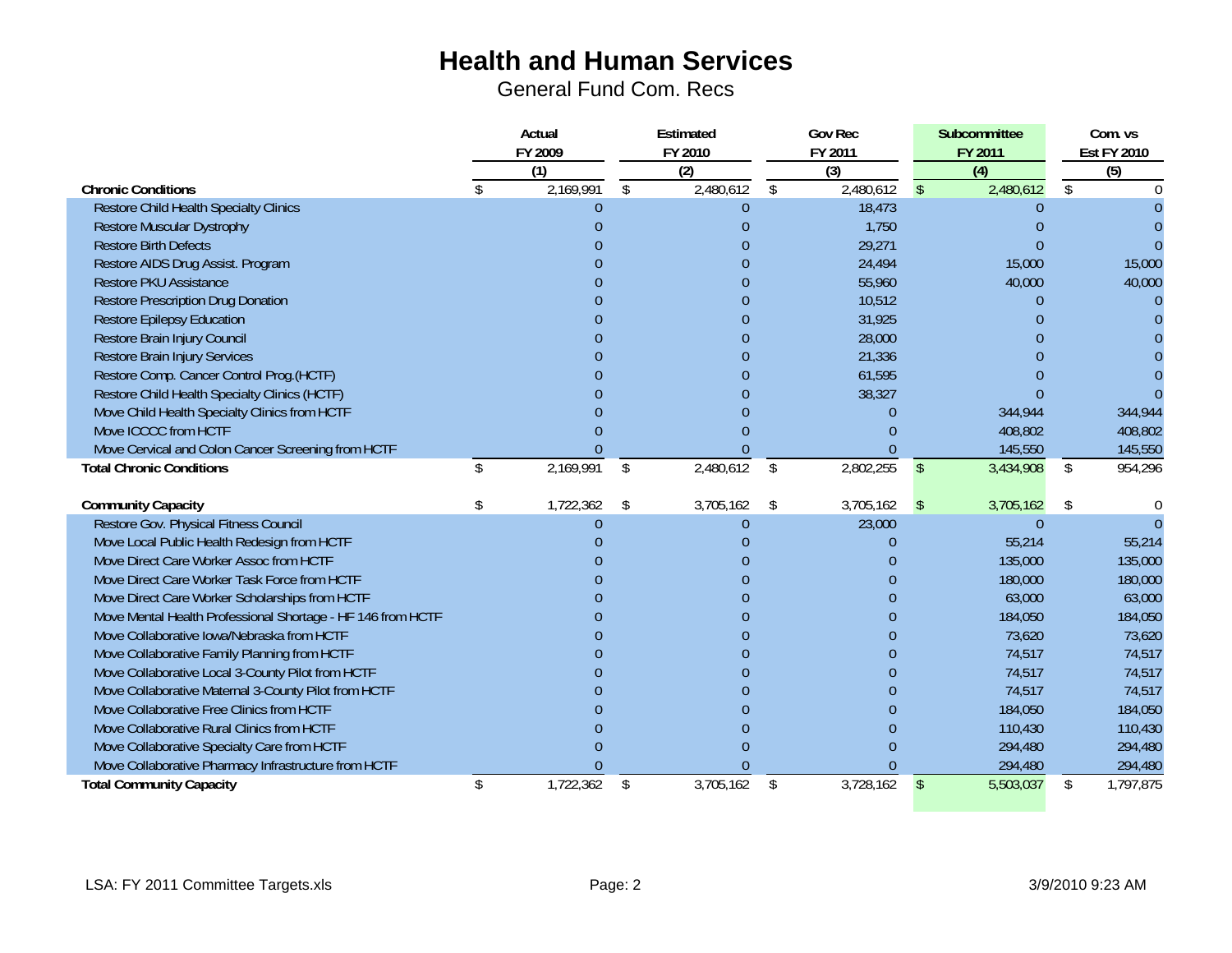|                                                           | Actual           |              | Estimated      |              | <b>Gov Rec</b> |                         | Subcommittee |                         | Com. vs            |
|-----------------------------------------------------------|------------------|--------------|----------------|--------------|----------------|-------------------------|--------------|-------------------------|--------------------|
|                                                           | FY 2009          |              | FY 2010        |              | FY 2011        |                         | FY 2011      |                         | <b>Est FY 2010</b> |
|                                                           | (1)              |              | (2)            |              | (3)            |                         | (4)          |                         | $\overline{(5)}$   |
| <b>Elderly Wellness</b>                                   | 9,095,475        |              | 7,511,201      |              | 7,511,201      |                         | 7,511,201    |                         | $\Omega$           |
| Restore Local Public Health Nursing                       |                  |              | U              |              | 229,208        |                         | 229,208      |                         | 229,208            |
| Restore Home Care Aide Services                           |                  |              | 0              |              | 605,370        |                         | 605,370      |                         | 605,370            |
| Reduce funds directed to non elderly wellness initiatives | 0                |              | $\overline{0}$ |              | $\overline{0}$ |                         | $-300,000$   |                         | $-300,000$         |
| <b>Total Elderly Wellness</b>                             | \$<br>9,095,475  | $\mathbb{S}$ | 7,511,201      | \$           | 8,345,779      | $\sqrt{2}$              | 8,045,779    | \$                      | 534,578            |
| <b>Environmental Hazards</b>                              | \$<br>721,737    | \$           | 900,352        | \$           | 900,352        | $\mathsf{\$}$           | 900,352      | \$                      | 0                  |
| Restore Childhood Lead Poisoning Prog.                    | 0                |              | $\theta$       |              | 65,598         |                         | $\Omega$     |                         | $\theta$           |
| <b>Total Environmental Hazards</b>                        | \$<br>721,737    | \$           | 900,352        | \$           | 965,950        | $\mathbb{S}$            | 900,352      | \$                      | $\Omega$           |
| <b>Infectious Diseases</b>                                | 2,795,546        | \$           | 1,467,595      | \$           | 1,467,595      | $\sqrt{2}$              | 1,467,595    | \$                      | $\Omega$           |
| <b>Infectious Diseases</b>                                | $\Omega$         |              | $\Omega$       |              | $\overline{0}$ |                         | 7,500        |                         | 7,500              |
| Restore Vaccine Preventable Diseases for Children         |                  |              | 0              |              | 118,967        |                         | $\Omega$     |                         | $\Omega$           |
| Restore Hepatitis Edu, Treatment, and Prevention          |                  |              |                |              | 6,895          |                         | $\Omega$     |                         | n                  |
| Restore Prescription Srvs STDs, TB                        |                  |              | $\Omega$       |              | 5,920          |                         | $\Omega$     |                         |                    |
| <b>Restore Testing Srvs STDs</b>                          |                  |              | U              |              | 3,410          |                         | $\Omega$     |                         | $\Omega$           |
| <b>Restore TB Treatment</b>                               |                  |              |                |              | 3,180          |                         |              |                         |                    |
| <b>Total Infectious Diseases</b>                          | \$<br>2,795,546  | \$           | 1,467,595      | \$           | 1,605,967      | $\sqrt[6]{\frac{1}{2}}$ | 1,475,095    | \$                      | 7,500              |
| <b>Public Protection</b>                                  | \$<br>3,115,215  | \$           | 3,212,987      | \$           | 3,212,987      | $\sqrt{2}$              | 3,212,987    | \$                      | $\Omega$           |
| Restore Children's Sex Violence Prevention                | $\Omega$         |              | $\overline{0}$ |              | 23,248         |                         | $\Omega$     |                         | $\theta$           |
| <b>Total Public Protection</b>                            | 3,115,215        | \$           | 3,212,987      | \$           | 3,236,235      | $\mathfrak{L}$          | 3,212,987    | \$                      | $\Omega$           |
| <b>Total Resource Management</b>                          | 1,194,098        | $\mathbb{S}$ | 956,265        | \$           | 956,265        | $\mathbf{\hat{S}}$      | 956,265      | \$                      | $\Omega$           |
| Total Public Health, Dept. of                             | 26,435,176       | \$           | 48,045,674     | \$           | 52,408,912     | \$                      | 55,196,730   | \$                      | 7,151,056          |
| Human Services, Dept. of                                  |                  |              |                |              |                |                         |              |                         |                    |
| <b>Licensed Classroom Teachers</b>                        | \$<br>0          | $\mathbb{S}$ | 103,950        | $\mathbb{S}$ | 103,950        | $\mathcal{S}$           | 103,950      | $\sqrt[6]{\frac{1}{2}}$ | $\Omega$           |
| <b>General Administration</b>                             | \$<br>16,848,360 | \$           | 13,727,271     | \$           | 13,727,271     | $\mathcal{S}$           | 13,727,271   | \$                      | $\bigcap$          |
| <b>Offset ARRA Funding Losses</b>                         | $\Omega$         |              | $\Omega$       |              | $\Omega$       |                         | 500,000      |                         | 500,000            |
| <b>Total General Administration</b>                       | \$<br>16,848,360 | \$           | 13,727,271     | \$           | 13,727,271     | $\sqrt[6]{\frac{1}{2}}$ | 14,227,271   | \$                      | 500,000            |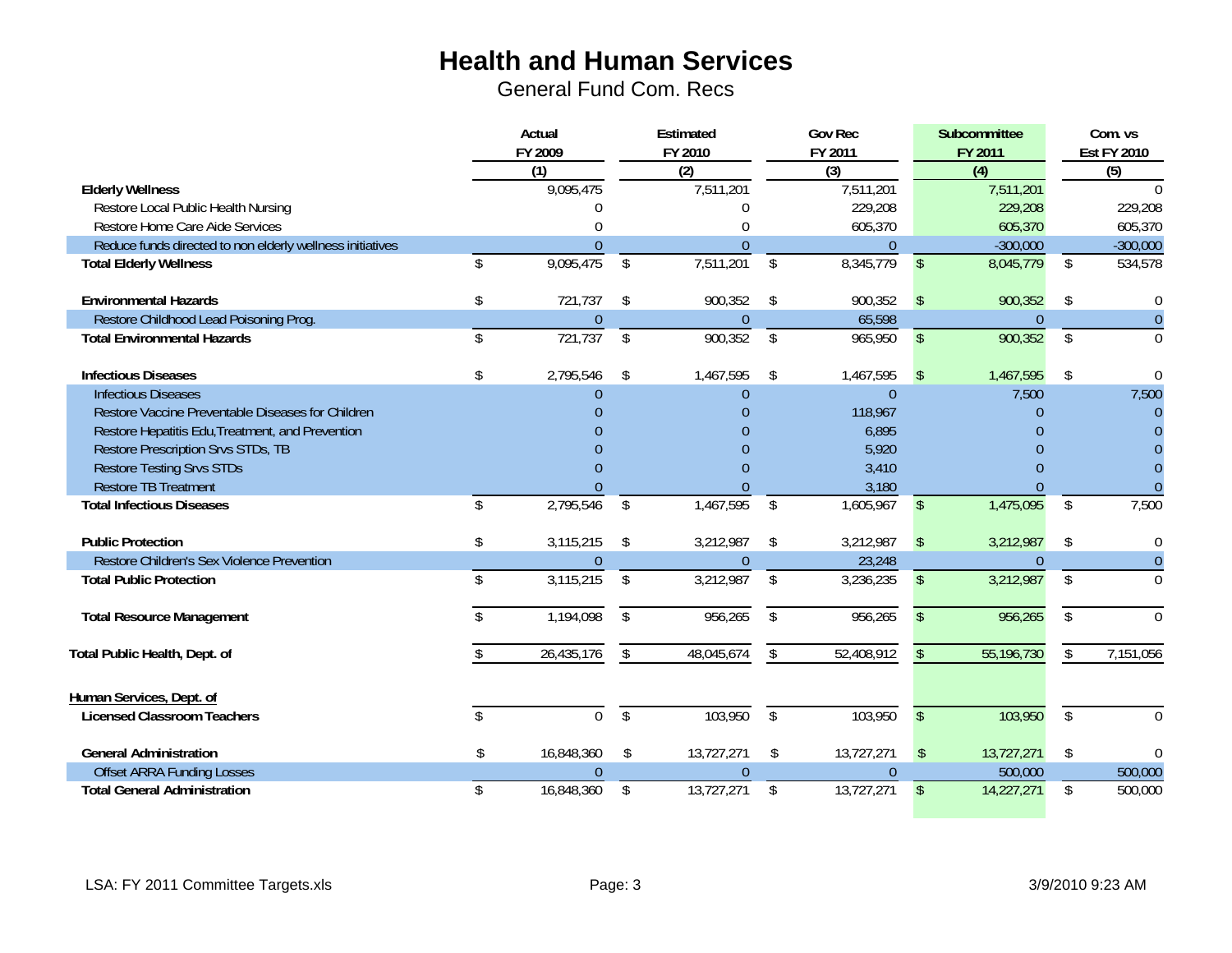|                                                   | Actual                  |                  | Estimated               |                  |                          | <b>Gov Rec</b> |                         | Subcommittee     | Com. vs         |                    |  |
|---------------------------------------------------|-------------------------|------------------|-------------------------|------------------|--------------------------|----------------|-------------------------|------------------|-----------------|--------------------|--|
|                                                   |                         | FY 2009          |                         | FY 2010          | FY 2011                  |                |                         | FY 2011          |                 | <b>Est FY 2010</b> |  |
|                                                   |                         | $\overline{(1)}$ |                         | $\overline{(2)}$ |                          | $\overline{3}$ |                         | $\overline{(4)}$ |                 | $\overline{(5)}$   |  |
| <b>Child Support Recoveries</b>                   | $\mathcal{S}$           | 15,082,461       | $\mathfrak{L}$          | 12,078,414       | $\mathcal{S}$            | 12,078,414     | $\mathcal{S}$           | 12,078,414       | \$              | ∩                  |  |
| Electronic Payor Payments                         |                         | 0                |                         | 0                |                          | 0              |                         | $-23,000$        |                 | $-23,000$          |  |
| EO Modify CSRU Funding                            |                         |                  |                         |                  |                          |                |                         | $-228,000$       |                 | $-228,000$         |  |
| <b>Total Child Support Recoveries</b>             | $\hat{\mathbf{S}}$      | 15,082,461       | \$                      | 12,078,414       | \$                       | 12,078,414     | $\sqrt[6]{\frac{1}{2}}$ | 11,827,414       | $\overline{\$}$ | $-251,000$         |  |
| <b>Field Operations</b>                           | \$                      | 69,234,591       | \$                      | 56,729,548       | \$                       | 56,729,548     | $\sqrt[6]{}$            | 56,729,548       | \$              | $\Omega$           |  |
| Transfer TANF to Field                            |                         | $\Omega$         |                         | 0                |                          | 0              |                         | $-7,100,000$     |                 | $-7,100,000$       |  |
| <b>Offset Funding Loss</b>                        |                         | $\Omega$         |                         | $\Omega$         |                          | $\Omega$       |                         | 5,154,581        |                 | 5,154,581          |  |
| <b>Total Field Operations</b>                     | $\mathbf{\hat{s}}$      | 69,234,591       | $\sqrt[6]{\frac{1}{2}}$ | 56,729,548       | $\sqrt[6]{\frac{1}{2}}$  | 56,729,548     | $\sqrt{2}$              | 54,784,129       | \$              | $-1,945,419$       |  |
| <b>Toledo Juvenile Home</b>                       | \$                      | 7,591,274        | \$                      | 6,079,283        | \$                       | 6,079,283      | $\sqrt{2}$              | 6,079,283        | \$              | $\Omega$           |  |
| Transfer from Eldora Training School              |                         | $\Omega$         |                         | 0                |                          | 110,000        |                         | 110,000          |                 | 110,000            |  |
| Reorg Consolidate Admin                           |                         | $\mathbf{0}$     |                         | $\mathbf{0}$     |                          | $\overline{0}$ |                         | $-51,684$        |                 | $-51,684$          |  |
| <b>Total Toledo Juvenile Home</b>                 | $\mathbf{\hat{s}}$      | 7,591,274        | $\sqrt{2}$              | 6,079,283        | \$                       | 6,189,283      | $\sqrt[6]{\frac{1}{2}}$ | 6,137,599        | \$              | 58,316             |  |
| <b>Eldora Training School</b>                     | \$                      | 12,045,087       | \$                      | 9,646,008        | \$                       | 9,646,008      | $\sqrt{2}$              | 9,646,008        | \$              | $\theta$           |  |
| Transfer to Toledo Juvenile Home                  |                         | $\Omega$         |                         | $\Omega$         |                          | $-110,000$     |                         | $-110,000$       |                 | $-110,000$         |  |
| Reorg Consolidate Admin                           |                         | $\overline{0}$   |                         | $\overline{0}$   |                          | $\overline{0}$ |                         | $-84,946$        |                 | $-84,946$          |  |
| <b>Total Eldora Training School</b>               | $\mathcal{S}$           | 12,045,087       | \$                      | 9,646,008        | $\overline{\$}$          | 9,536,008      | $\sqrt{2}$              | 9,451,062        | $\overline{\$}$ | $-194,946$         |  |
| Civil Commit. Unit for Sex Offenders              | \$                      | 6,701,758        | \$                      | 6,174,184        | \$                       | 6,174,184      | $\sqrt{2}$              | 6,174,184        | \$              | $\Omega$           |  |
| Reorg Consolidate Admin                           |                         | $\Omega$         |                         | $\Omega$         |                          | $\Omega$       |                         | $-41,524$        |                 | $-41,524$          |  |
| <b>Offset ARRA Funding Losses</b>                 |                         |                  |                         |                  |                          |                |                         | 500,000          |                 | 500,000            |  |
| <b>Total Civil Commit. Unit for Sex Offenders</b> | \$                      | 6,701,758        | $\sqrt[6]{\frac{1}{2}}$ | 6,174,184        | \$                       | 6,174,184      | $\sqrt[6]{\frac{1}{2}}$ | 6,632,660        | $\frac{1}{2}$   | 458,476            |  |
| <b>Cherokee MHI</b>                               | \$                      | 6,109,285        | -\$                     | 4,892,468        | \$                       | 4,892,468      | $\sqrt{2}$              | 4,892,468        | \$              | $\Omega$           |  |
| Reorg Consolidate Admin                           |                         | $\theta$         |                         | $\theta$         |                          | $\overline{0}$ |                         | $-95,489$        |                 | $-95,489$          |  |
| <b>Total Cherokee MHI</b>                         | \$                      | 6,109,285        | $\sqrt[6]{}$            | 4,892,468        | $\sqrt[6]{\frac{1}{2}}$  | 4,892,468      | $\sqrt[6]{\frac{1}{2}}$ | 4,796,979        | \$              | $-95,489$          |  |
| <b>Clarinda MHI</b>                               | \$                      | 7,298,531        | \$                      | 5,604,601        | \$                       | 5,604,601      | $\sqrt{2}$              | 5,604,601        | \$              | $\theta$           |  |
| Reorg Consolidate Admin                           |                         | $\Omega$         |                         | $\overline{0}$   |                          | $\Omega$       |                         | $-49,903$        |                 | $-49,903$          |  |
| <b>Total Clarinda MHI</b>                         | $\overline{\mathsf{s}}$ | 7,298,531        | $\overline{\$}$         | 5,604,601        | $\overline{\mathcal{S}}$ | 5,604,601      | $\overline{\$}$         | 5,554,698        | $\sqrt[6]{}$    | $-49,903$          |  |
| Independence MHI                                  | \$                      | 10,693,858       | $\sqrt[6]{\frac{1}{2}}$ | 8,553,210        | $\sqrt[6]{}$             | 8,553,210      | $\sqrt{3}$              | 8,553,210        | \$              | $\Omega$           |  |
| Reorg Consolidate Admin                           |                         | $\theta$         |                         | 0                |                          | 0              |                         | $-127,557$       |                 | $-127,557$         |  |
| <b>Total Independence MHI</b>                     | \$                      | 10,693,858       | \$                      | 8,553,210        | \$                       | 8,553,210      | $\sqrt[6]{\frac{1}{2}}$ | 8,425,653        | \$              | $-127,557$         |  |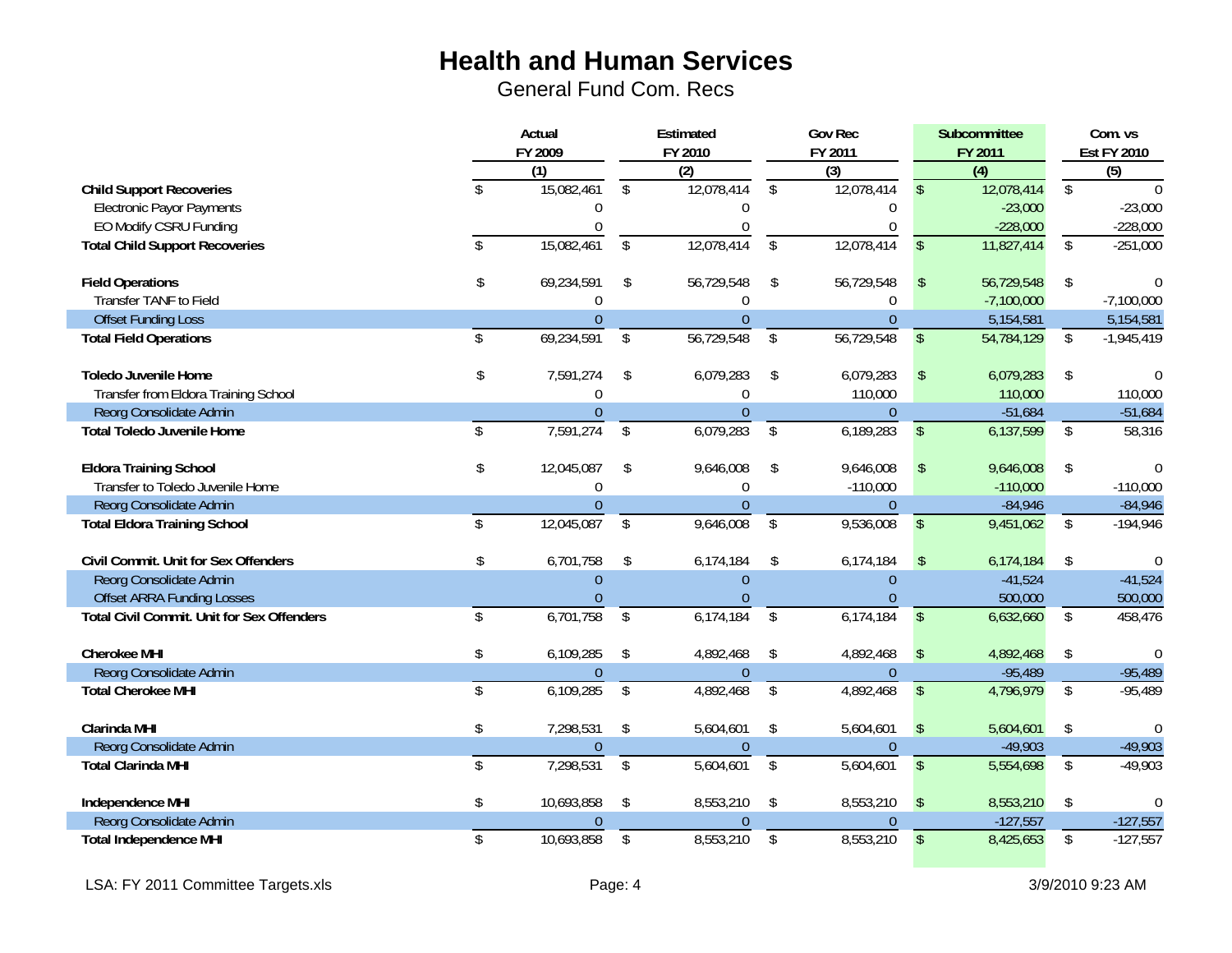|                                              | Actual           |     | Estimated      |    | Gov Rec       |               | Subcommittee  |    | Com. vs            |  |
|----------------------------------------------|------------------|-----|----------------|----|---------------|---------------|---------------|----|--------------------|--|
|                                              | FY 2009          |     | FY 2010        |    | FY 2011       |               | FY 2011       |    | <b>Est FY 2010</b> |  |
|                                              | (1)              |     | (2)            |    | (3)           |               | (4)           |    | $\overline{(5)}$   |  |
| Mt Pleasant MHI                              | 2,023,008        | \$  | 1,614,663      | \$ | 1,614,663     | $\mathsf{\$}$ | 1,614,663     | \$ |                    |  |
| Reorg Consolidate Admin                      | 0                |     | $\theta$       |    | $\Omega$      |               | $-51,488$     |    | $-51,488$          |  |
| <b>Total Mt Pleasant MHI</b>                 | 2,023,008        | \$  | 1,614,663      | \$ | 1,614,663     | $\sqrt{2}$    | 1,563,175     | \$ | $-51,488$          |  |
| <b>Glenwood Resource Center</b>              | 18,903,764       | -\$ | 15,808,438     | \$ | 15,808,438    | $\sqrt{3}$    | 15,808,438    | \$ | ſ                  |  |
| Reorg Consolidate Admin                      | 0                |     | 0              |    | $\Omega$      |               | $-506,224$    |    | $-506,224$         |  |
| Annual FMAP Adjustment                       |                  |     |                |    | $-114,849$    |               | $-114,849$    |    | $-114,849$         |  |
| Reduction due to available ARRA dollars      |                  |     |                |    | $-204,526$    |               | $-204,526$    |    | $-204,526$         |  |
| <b>Total Glenwood Resource Center</b>        | 18,903,764       | \$  | 15,808,438     | \$ | 15,489,063    | \$            | 14,982,839    | \$ | $-825,599$         |  |
|                                              |                  |     |                |    |               |               |               |    |                    |  |
| <b>Woodward Resource Center</b>              | \$<br>12,561,726 | -\$ | 9,786,280      | \$ | 9,786,280     | $\mathbb{S}$  | 9,786,280     | \$ |                    |  |
| Reorg Consolidate Admin                      | $\Omega$         |     | $\overline{0}$ |    | $\Omega$      |               | $-391,185$    |    | $-391,185$         |  |
| Annual FMAP Adjustment                       |                  |     |                |    | $-82,824$     |               | $-82,824$     |    | $-82,824$          |  |
| <b>Total Woodward Resource Center</b>        | 12,561,726       | \$  | 9,786,280      | \$ | 9,703,456     | $\mathsf{\$}$ | 9,312,271     | \$ | $-474,009$         |  |
|                                              |                  |     |                |    |               |               |               |    |                    |  |
| Family Investment Program/JOBS               | \$<br>42,060,901 | \$  | 31,133,430     | \$ | 31,133,430    | $\mathcal{L}$ | 31,133,430    | \$ |                    |  |
| Restore lost ARRA dollars                    |                  |     |                |    | 7,484,292     |               | 7,484,292     |    | 7,484,292          |  |
| Fund additional caseload growth              |                  |     |                |    | 8,198,481     |               | 8,198,481     |    | 8,198,481          |  |
| Replace available FY 2010 carryforward       |                  |     |                |    | 11,677,559    |               | 11,677,559    |    | 11,677,559         |  |
| Reduction due to available carryforward      |                  |     |                |    | $-3,461,677$  |               | $-3,461,677$  |    | $-3,461,677$       |  |
| Reduction due to TANF Emergency dollars      |                  |     |                |    | $-11,603,498$ |               | $-11,603,498$ |    | $-11,603,498$      |  |
| Eliminate Transfer to Child Care             |                  |     |                |    | $-13,448,490$ |               | $-13,448,490$ |    | $-13,448,490$      |  |
| Increased Promise Jobs Participation         |                  |     |                |    | 77,907        |               | 77,907        |    | 77,907             |  |
| Reduction due to EBT vendor contract         |                  |     |                |    | $-853,933$    |               | $-853,933$    |    | $-853,933$         |  |
| Reduction due to use of electronic transfers |                  |     |                |    | $-64,209$     |               | $-64,209$     |    | $-64,209$          |  |
| Requirements in SF 389                       |                  |     |                |    | 1,993,568     |               | 1,993,568     |    | 1,993,568          |  |
| <b>Restoration of ATB</b>                    |                  |     |                |    | 602,109       |               | 602,109       |    | 602,109            |  |
| <b>Total Family Investment Program/JOBS</b>  | 42,060,901       | S   | 31,133,430     | \$ | 31,735,539    | $\mathbb{S}$  | 31,735,539    | \$ | 602,109            |  |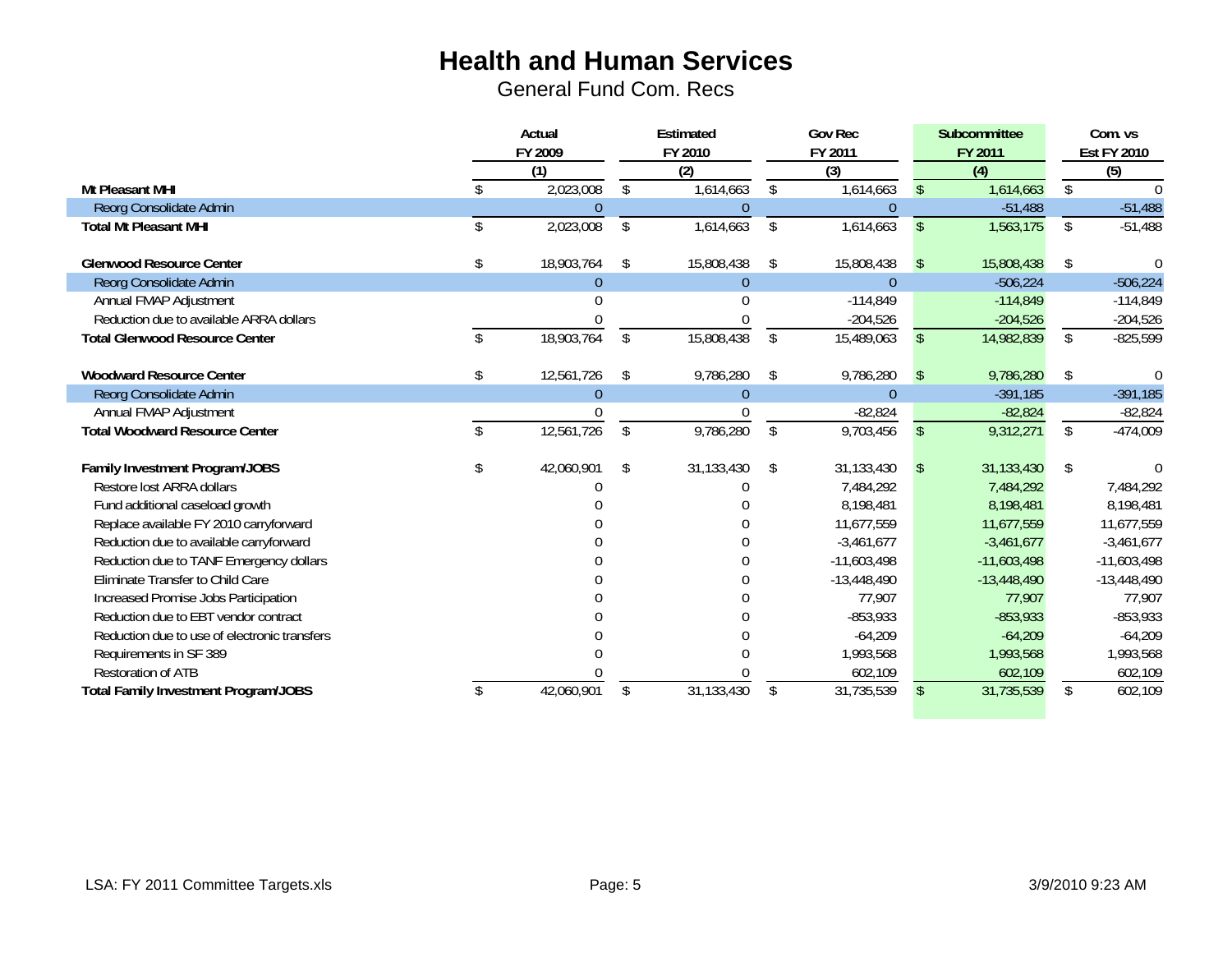|                                                  | Actual      |                    | Estimated   |                | <b>Gov Rec</b> |                | Subcommittee   |     | Com. vs            |
|--------------------------------------------------|-------------|--------------------|-------------|----------------|----------------|----------------|----------------|-----|--------------------|
|                                                  | FY 2009     |                    | FY 2010     |                | FY 2011        |                | FY 2011        |     | <b>Est FY 2010</b> |
|                                                  | (1)         |                    | (2)         |                | (3)            |                | (4)            |     | (5)                |
| <b>Medical Assistance</b>                        | 593,302,330 | $\mathbf{\hat{S}}$ | 610,096,134 | $\mathfrak{L}$ | 610,096,134    | $\mathcal{L}$  | 610,096,134    | \$  |                    |
| Restore lost ARRA dollars                        |             |                    |             |                | 120,090,941    |                | 120,090,941    |     | 120,090,941        |
| Increased fee-for-service utilization            |             |                    |             |                | 20,476,732     |                | 20,476,732     |     | 20,476,732         |
| Increased fee-for-service enrollment growth      |             |                    |             |                | 17,081,466     |                | 17,081,466     |     | 17,081,466         |
| Increased Medicare expenditures                  |             |                    |             |                | 8,569,859      |                | 8,569,859      |     | 8,569,859          |
| Increased utilization of Mental Health Services  |             |                    |             |                | 7,493,897      |                | 7,493,897      |     | 7,493,897          |
| Increases in HCBS Elderly Waiver                 |             |                    |             |                | 4,690,185      |                | 4,690,185      |     | 4,690,185          |
| Increased enrollment Money Follows the Person    |             |                    |             |                | 984,615        |                | 984,615        |     | 984,615            |
| Increased enrollment TCM                         |             |                    |             |                | 799,598        |                | 799,598        |     | 799,598            |
| All other Program Increases                      |             |                    |             |                | 1,182,748      |                | 1,182,748      |     | 1,182,748          |
| Replace one time transfer for Hospital Rebase    |             |                    |             |                | 1,833,333      |                | 1,833,333      |     | 1,833,333          |
| Annual FMAP adjustment                           |             |                    |             |                | $-3,829,725$   |                | $-3,829,725$   |     | $-3,829,725$       |
| Decrease in several expenditure categories       |             |                    |             |                | $-12,193,875$  |                | $-12,193,875$  |     | $-12,193,875$      |
| <b>Restoration of ATB</b>                        |             |                    |             |                | 2,052,213      |                | 2,052,213      |     | 2,052,213          |
| <b>Revised SLTF Estimates</b>                    |             |                    |             |                | $-20,054,081$  |                | $-20,054,081$  |     | $-20,054,081$      |
| Revision to match estimating workgroup           |             |                    |             |                | 46,281,386     |                | 46,281,386     |     | 46,281,386         |
| Additional savings annualize the ATB             |             |                    |             |                | $-12,771,415$  |                | $-12,771,415$  |     | $-12,771,415$      |
| Move funds to SSA                                |             |                    |             |                | $-1,801,402$   |                | $-1,801,402$   |     | $-1,801,402$       |
| <b>Government Reorg Savings</b>                  |             |                    |             |                |                |                | $-6,157,400$   |     | $-6, 157, 400$     |
| EO Medicaid Integrity Efforts Part 1             |             |                    |             |                |                |                | $-8,100,000$   |     | $-8,100,000$       |
| EO Best Purchase Price for Med Equip.            |             |                    |             |                |                |                | $-500,000$     |     | $-500,000$         |
| EO Modify Durable Med Equip. Rental vs. Purchase |             |                    |             |                | $\theta$       |                | $-200,000$     |     | $-200,000$         |
| Decrease due to Health Care Trust Fund Dollars   | $\Omega$    |                    | $\Omega$    |                | $\overline{0}$ |                | $-6,265,792$   |     | $-6,265,792$       |
| Decrease due to Cash Reserve Funds               |             |                    |             |                | $\Omega$       |                | $-187,800,000$ |     | $-187,800,000$     |
| Decrease due to Additional ARRA Funding          |             |                    |             |                |                |                | -130,897,931   |     | -130,897,931       |
| Decrease due to change in forecast estimate      |             |                    |             |                |                |                | $-6,000,000$   |     | $-6,000,000$       |
| Medicaid                                         |             |                    |             |                |                |                | $-23,102,069$  |     | $-23,102,069$      |
| <b>Total Medical Assistance</b>                  | 593,302,330 | $\mathfrak{L}$     | 610,096,134 | $\mathcal{S}$  | 790,982,609    | $\mathfrak{L}$ | 421,959,417    | \$. | $-188, 136, 717$   |
| <b>Total Health Insurance Premium Payment</b>    | 570,924     | \$                 | 457,210     | \$             | 457,210        | $\mathcal{S}$  | 457,210        | S.  | $\theta$           |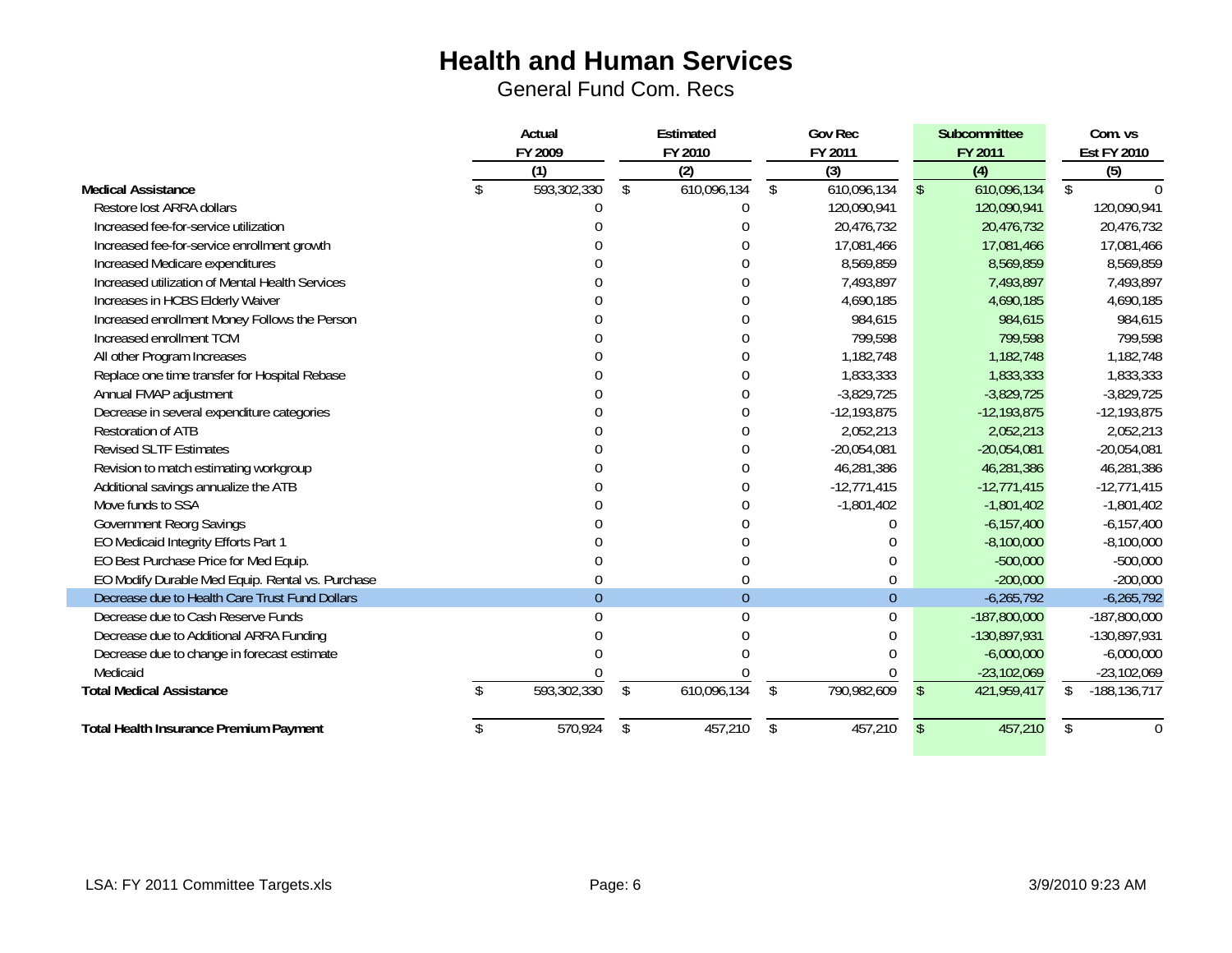|                                                | Actual<br>FY 2009 |                    | Estimated<br>FY 2010 |    | <b>Gov Rec</b><br>FY 2011 |                         | Subcommittee<br>FY 2011 |                 | Com. vs<br><b>Est FY 2010</b> |  |
|------------------------------------------------|-------------------|--------------------|----------------------|----|---------------------------|-------------------------|-------------------------|-----------------|-------------------------------|--|
|                                                | (1)               |                    | (2)                  |    | (3)                       |                         | (4)                     | (5)             |                               |  |
| <b>Medical Contracts</b>                       | \$<br>13,953,067  | $\mathbf{\hat{s}}$ | 12,286,353           | \$ | 12,286,353                | <sup>\$</sup>           | 12,286,353              | \$              |                               |  |
| Contract inflation, IT increases               |                   |                    |                      |    | 915,415                   |                         | 915,415                 |                 | 915,415                       |  |
| Eliminate one-time IME reprocurement costs     |                   |                    |                      |    | $-150,000$                |                         | $-150,000$              |                 | $-150,000$                    |  |
| Upgrade to HIPPA version 5010                  |                   |                    |                      |    | 34,348                    |                         | 34,348                  |                 | 34,348                        |  |
| Moving to paperless methods                    |                   |                    |                      |    | $-190,555$                |                         | $-190,555$              |                 | $-190,555$                    |  |
| Increase from Pharm. Settlement Account        |                   |                    |                      |    | $-609,208$                |                         | $-609,208$              |                 | $-609,208$                    |  |
| Transfer of state match to DIA                 |                   |                    |                      |    | $-1,873,263$              |                         | $-1,873,263$            |                 | $-1,873,263$                  |  |
| <b>Total Medical Contracts</b>                 | \$<br>13,953,067  | \$                 | 12,286,353           | \$ | 10,413,090                | $\sqrt[6]{\frac{1}{2}}$ | 10,413,090              | \$              | $-1,873,263$                  |  |
| <b>State Supplementary Assistance</b>          | \$<br>18,332,214  | \$                 | 16,457,833           | \$ | 16,457,833                | $\sqrt{2}$              | 16,457,833              | \$              |                               |  |
| <b>Transfer from Medicaid</b>                  |                   |                    |                      |    | 1,801,402                 |                         | 1,801,402               |                 | 1,801,402                     |  |
| <b>Total State Supplementary Assistance</b>    | 18,332,214        | \$                 | 16,457,833           | \$ | 18,259,235                | $\mathcal{L}$           | 18,259,235              | $\overline{\$}$ | 1,801,402                     |  |
| State Children's Health Insurance              | \$<br>13,660,852  | \$                 | 13,166,847           | \$ | 13,166,847                | $\mathfrak{F}$          | 13,166,847              | \$              |                               |  |
| Replace hawk-I Trust Fund carryforward         |                   |                    |                      |    | 4,600,000                 |                         | 4,600,000               |                 | 4,600,000                     |  |
| Enrollment Increases and Supplemental Dental   |                   |                    |                      |    | 4,521,342                 |                         | 4,521,342               |                 | 4,521,342                     |  |
| <b>Restoration of ATB</b>                      |                   |                    |                      |    | 388,923                   |                         | 388,923                 |                 | 388,923                       |  |
| Revision to match estimating workgroup         |                   |                    |                      |    | 959,928                   |                         | 959,928                 |                 | 959,928                       |  |
| <b>Total State Children's Health Insurance</b> | 13,660,852        | \$                 | 13,166,847           | \$ | 23,637,040                | $\mathcal{S}$           | 23,637,040              | \$              | 10,470,193                    |  |
| <b>Child Care Assistance</b>                   | \$<br>40,483,732  | \$                 | 32,547,464           | \$ | 32,547,464                | <sup>\$</sup>           | 32,547,464              | \$              |                               |  |
| Lower Caseload Growth                          |                   |                    |                      |    | $-1,768,941$              |                         | $-1,768,941$            |                 | $-1,768,941$                  |  |
| Replace FY 2009 Carryforward                   |                   |                    |                      |    | 12,959,715                |                         | 12,959,715              |                 | 12,959,715                    |  |
| Availability of FY 2010 Carryforward           |                   |                    |                      |    | $-8,881,827$              |                         | $-8,881,827$            |                 | $-8,881,827$                  |  |
| Eliminate direct TANF funding                  |                   |                    |                      |    | 13,448,490                |                         | 13,448,490              |                 | 13,448,490                    |  |
| Reduction due to availability of ARRA dollars  |                   |                    | 0                    |    | $-15,755,256$             |                         | $-15,755,256$           |                 | $-15,755,256$                 |  |
| Increase in Promise Jobs Child Care            |                   |                    |                      |    | 589,819                   |                         | 589,819                 |                 | 589,819                       |  |
| Child Care Wraparound Grant                    |                   |                    |                      |    | $-592,000$                |                         | $-592,000$              |                 | $-592,000$                    |  |
| <b>Restoration of ATB</b>                      |                   |                    |                      |    | 221,500                   |                         | 221,500                 |                 | 221,500                       |  |
| Child Serve                                    |                   |                    |                      |    |                           |                         | $-350,000$              |                 | $-350,000$                    |  |
| Oak Ridge                                      |                   |                    |                      |    |                           |                         | $-93,000$               |                 | $-93,000$                     |  |
| <b>Total Child Care Assistance</b>             | 40,483,732        | \$                 | 32,547,464           | \$ | 32,768,964                | $\mathcal{L}$           | 32,325,964              | \$              | $-221,500$                    |  |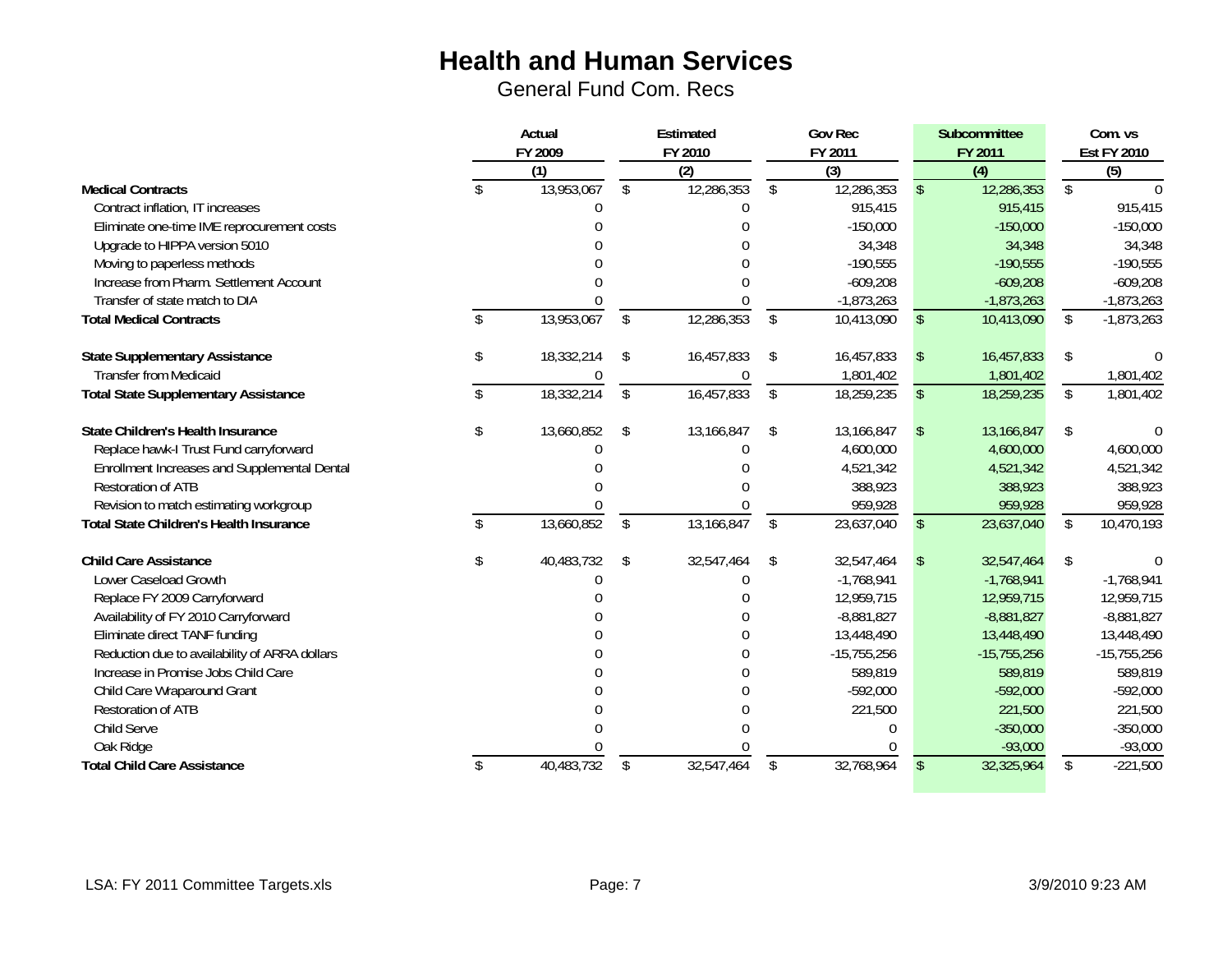|                                              | Actual<br>FY 2009 |                  |                         | Estimated<br>FY 2010 |                          | Gov Rec<br>FY 2011 |                         | Subcommittee<br>FY 2011 |                         | Com. vs<br><b>Est FY 2010</b> |
|----------------------------------------------|-------------------|------------------|-------------------------|----------------------|--------------------------|--------------------|-------------------------|-------------------------|-------------------------|-------------------------------|
|                                              |                   | (1)              |                         | (2)                  |                          | (3)                |                         | (4)                     |                         | $\overline{(5)}$              |
| <b>Child and Family Services</b>             | \$                | 88,971,729       | \$                      | 81,532,306           | $\mathbb{S}$             | 81,532,306         | $\mathbb{S}$            | 81,532,306              | $\overline{\$}$         | $\bigcap$                     |
| Restore lost ARRA dollars                    |                   | $\boldsymbol{0}$ |                         | $\boldsymbol{0}$     |                          | 1,283,699          |                         | 1,283,699               |                         | 1,283,699                     |
| Annual FMAP adjustment for Title IV-E        |                   | $\mathbf 0$      |                         | $\mathbf 0$          |                          | $-46,512$          |                         | $-46,512$               |                         | $-46,512$                     |
| Additional available ARRA funds              |                   | $\Omega$         |                         | $\Omega$             |                          | $-1,387,581$       |                         | $-1,387,581$            |                         | $-1,387,581$                  |
| <b>Restoration of ATB</b>                    |                   | $\Omega$         |                         | $\overline{0}$       |                          | 1,700,606          |                         | 1,700,606               |                         | 1,700,606                     |
| Additional savings annualize the ATB savings |                   |                  |                         | $\boldsymbol{0}$     |                          | $-2,656,995$       |                         | $-2,656,995$            |                         | $-2,656,995$                  |
| EO Increase Juvenile Court claims IV-E       |                   | $\Omega$         |                         | $\mathbf 0$          |                          | $\boldsymbol{0}$   |                         | $-240,000$              |                         | $-240,000$                    |
| EO Claim IV-E reimbursement for Lic. Homes   |                   | $\Omega$         |                         | $\mathbf{0}$         |                          | $\mathbf 0$        |                         | $-30,000$               |                         | $-30,000$                     |
| Shelter Care empty beds                      |                   | $\mathbf{0}$     |                         | $\mathbf{0}$         |                          | $\mathbf 0$        |                         | $-500,000$              |                         | $-500,000$                    |
| Eliminate Multidimensional Pilot             |                   | $\mathbf{0}$     |                         | $\theta$             |                          | $\overline{0}$     |                         | $-62,500$               |                         | $-62,500$                     |
| <b>Total Child and Family Services</b>       | \$                | 88,971,729       | \$                      | 81,532,306           | \$                       | 80,425,523         | $\mathfrak{L}$          | 79,593,023              | \$                      | $-1,939,283$                  |
| <b>Adoption Subsidy</b>                      | \$                | 33,656,339       | \$                      | 31,395,307           | \$                       | 31,395,307         | $\sqrt[6]{\frac{1}{2}}$ | 31,395,307              | \$                      | $\Omega$                      |
| Restore lost ARRA dollars                    |                   | $\Omega$         |                         | $\boldsymbol{0}$     |                          | 1,566,628          |                         | 1,566,628               |                         | 1,566,628                     |
| Annual FMAP adjustment for Title IV-E        |                   | $\Omega$         |                         | $\mathbf 0$          |                          | $-122,070$         |                         | $-122,070$              |                         | $-122,070$                    |
| Lower Caseload Growth                        |                   | $\Omega$         |                         | $\Omega$             |                          | $-313,627$         |                         | $-313,627$              |                         | $-313,627$                    |
| Continue ATB provider rate reduction         |                   |                  |                         | $\theta$             |                          | $-1,130,931$       |                         | $-1,130,931$            |                         | $-1,130,931$                  |
| Transfer ATB savings from CFS to Adoption    |                   | $\Omega$         |                         | $\mathbf 0$          |                          | 2,807,389          |                         | 2,807,389               |                         | 2,807,389                     |
| <b>Government Reorg Savings</b>              |                   | $\Omega$         |                         | $\Omega$             |                          | $\theta$           |                         | $-145,800$              |                         | $-145,800$                    |
| Available Carryforward                       |                   | $\Omega$         |                         | 0                    |                          | $\theta$           |                         | $-1,800,000$            |                         | $-1,800,000$                  |
| <b>Total Adoption Subsidy</b>                | $\mathcal{S}$     | 33,656,339       | $\mathfrak{L}$          | 31,395,307           | \$                       | 34,202,696         | $\mathfrak{L}$          | 32,256,896              | $\frac{1}{2}$           | 861,589                       |
| <b>Family Support Subsidy</b>                | \$                | 1,907,312        | \$                      | 1,522,998            | $\sqrt[6]{\frac{1}{2}}$  | 1,522,998          | $\mathsf{\$}$           | 1,522,998               | \$                      | $\Omega$                      |
| <b>Government Reorg Savings</b>              |                   | $\theta$         |                         | $\theta$             |                          | $\theta$           |                         | $-355,000$              |                         | $-355,000$                    |
| <b>Total Family Support Subsidy</b>          | \$                | 1,907,312        | $\overline{\$}$         | 1,522,998            | $\overline{\mathcal{L}}$ | 1,522,998          | $\sqrt[6]{\frac{1}{2}}$ | 1,167,998               | $\overline{\mathsf{S}}$ | $-355,000$                    |
| <b>Total Conners Training</b>                | \$                | 41,984           | $\mathfrak{L}$          | 33,622               | $\mathbb{S}$             | 33,622             | $\mathbf{\hat{S}}$      | 33,622                  | \$                      | $\mathbf{0}$                  |
| <b>Total MI/MR/DD State Cases</b>            | $\mathsf{\$}$     | 13,067,178       | $\overline{\$}$         | 10,295,207           | $\overline{\$}$          | 10,295,207         | $\overline{\$}$         | 10,295,207              | $\overline{\$}$         | $\overline{0}$                |
| <b>Total MH/DD Community Services</b>        | \$                | 18,017,890       | $\sqrt[6]{\frac{1}{2}}$ | 14,211,100           | \$                       | 14,211,100         | $\sqrt[6]{\frac{1}{2}}$ | 14,211,100              | \$                      | $\mathbf 0$                   |
| <b>Total Volunteers</b>                      | \$                | 105,717          | $\overline{\$}$         | 84,660               | $\overline{\$}$          | 84,660             | $\sqrt[6]{\frac{1}{2}}$ | 84,660                  | $\overline{\$}$         | $\theta$                      |
| <b>Total Family Planning</b>                 | \$                | 738,750          | $\sqrt[6]{\frac{1}{2}}$ | $-45,654$            | $\overline{\$}$          | $\overline{0}$     | $\mathsf{\$}$           | $\overline{0}$          | $\overline{\$}$         | 45,654                        |
| <b>Total Pregnancy Counseling</b>            | \$                | 197,000          | $\sqrt{2}$              | 71,688               | \$                       | 71,688             | $\sqrt[6]{\frac{1}{2}}$ | $\overline{0}$          | $\overline{\$}$         | $-71,688$                     |
| LSA: FY 2011 Committee Targets.xls           |                   |                  | Page: 8                 |                      |                          |                    |                         |                         |                         | 3/9/2010 9:23 AM              |